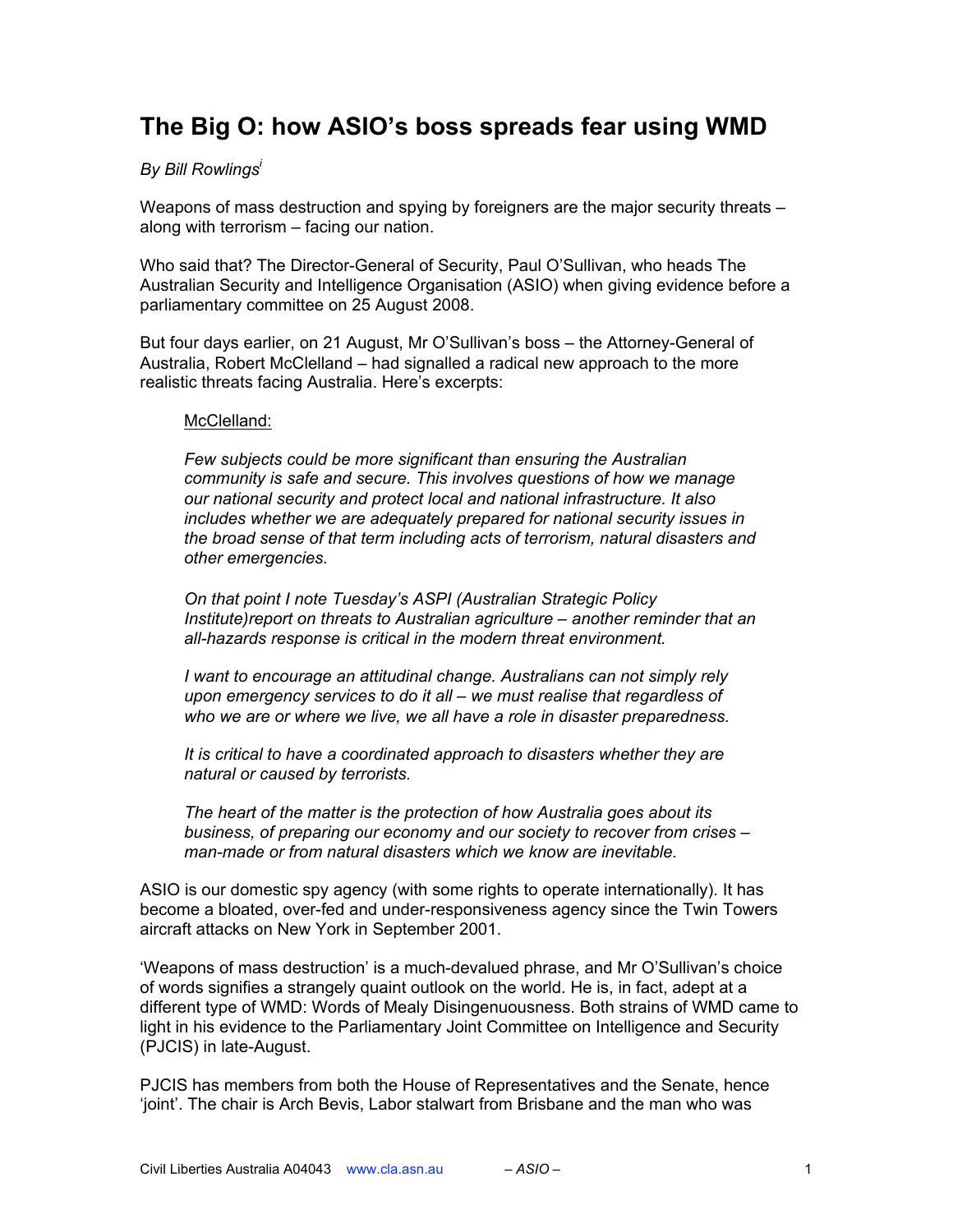expected to get a ministry when Prime Minister Rudd handed out jobs in late-2007. Mr Bevis, as Shadow Minister for Homeland Security before the November election, was one of the shadows best across his portfolio. However, Mr Rudd decided Australia didn't need a specific Homeland Security Minister, so Mr Bevis missed out.

The deputy chair of PJCIS is Mr Philip Ruddock, long-standing Liberal Member from Sydney best known for heading the Immigration Department, and then being Attorney-General, in the Howard Government. It is noteworthy, and relevant, that the Department of Immigration had a massive internal, culture problem under Mr Ruddock's supervision, as subsequent formal inquiries into the Vivian Solon, Cornelia Rau and dozens of other cases have shown.

PJCIS is currently undertaking a *Review of the Administration and Expenditure No 6 – Australian Intelligence Agencies.* There were nine submissions to the August sittings of PJCIS, including two by ASIO. Of the nine, only one ASIO submission was public – and basically it was the agency's 2006-07 annual report. All other submissions, including ASIO's main document, were and are secret: Here's how the PJCIS website puts it:

## **Program:** Not for publication<br>Transcript: Not for publication **Not for publication - classified Secret**

So the only enlightenment about what ASIO is doing right now is in Mr O'Sullivan's opening evidence words (read as a preamble to answering questions) which include the 'weapons of mass destruction' threat. And what he said on the record gave little comfort to anyone used to reading between bureaucratese lines.

Here is most of what Mr O'Sullivan said…on the record:

*The security environment facing Australia is dynamic and challenging.*

*Al-Qa'ida continues to be the vanguard of this movement, and continues to conduct, sponsor, and inspire terrorist activities.*

- *• From its base in the border regions of Pakistan and Afghanistan, core al-Qa'ida is regrouping and retains the intent and capability to plan spectacular terrorist acts against western interests.*
- *• Some jihadists in other regions, such as the Gulf, the Middle East, and Africa, adhere to al-Qa'ida's ideology and have forged alliances with core al-Qa'ida.*
- *• And the ideology of violent jihad often disseminated through the Internet – continues to resonate with a small but dangerous minority, who may have no connection to al-Qa'ida but who plan and undertake independent acts of terror in pursuit of a global jihadist ideology.*

*Within Australia, a small minority of the community adheres to this ideology, and an even smaller minority is prepared to act in support of it.*

*• A number of Australians have been, or are currently being tried before the courts on serious terrorism-related charges.*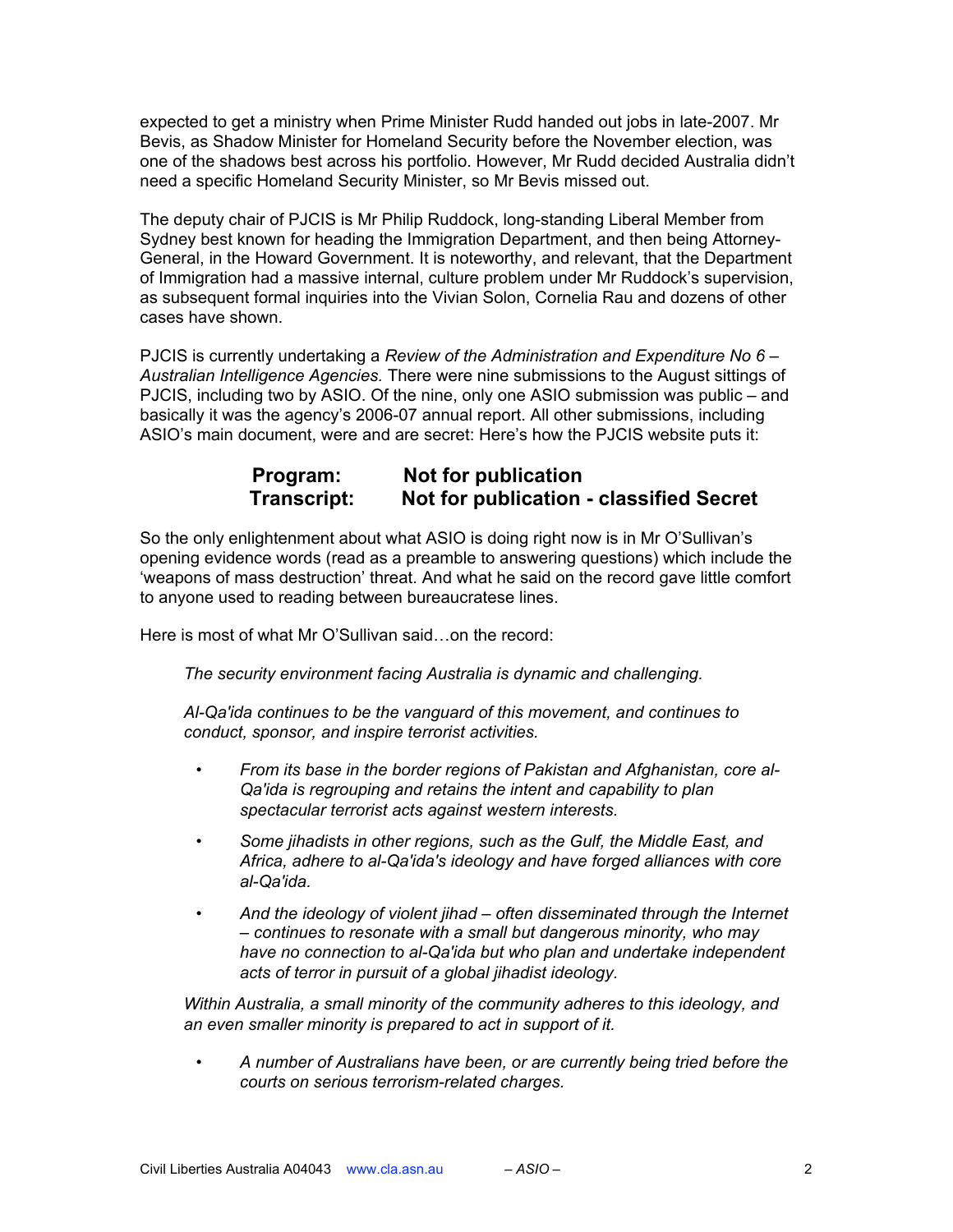- *• Australians have travelled overseas to associate with extremists or participate in violent jihad.*
- *• And Australia, like many other countries, is tackling the problems of radicalisation and 'home grown' extremism.*

*The international nature of the violent jihadist movement means that many threats against Australia's interests develop and manifest themselves overseas. And of those threats that directly target us within our own borders, a high proportion have significant overseas links.*

*But there are other threats to Australia's interests beyond terrorism.*

- *Australia's wealth in terms of our economic strength, technological development, rich resources, and strong global partnerships - makes us a potential target for espionage and foreign interference.*
- *And we must be ever vigilant against the threat posed by the proliferation of weapons of mass destruction.*

Mr O'Sullivan went on to outline ASIO's administrative responses to the threats.

Every time ASIO explains how it is trying to manage out-of-control growth, over-funding, and too much unprocessed data, warning bells sound alarmingly. For example, what Mr O'Sullivan calls 'capability growth', others might term 'empire building'. The ASIO budget has risen 345% in just five years, and the mushrooming staff have barely room to enter the building, so over-crowded is it.

Management is so disorganized that a new structure implemented one July had to be totally re-worked in March, so that the organisation went from the newly-introduced 9 divisions in July 2006 to a sudden 13 divisions in July 2007.

There's so much litigation and legal uncertainty that there has to be a separate legal services entity internally, instead of the legal group being housed in the corporate centre, as would be customary in most agencies of ASIO's size.

As well, the internal culture of the rapidly-expanding organisation is so seriously worrying that a special committee has been set up to try to corral the problem. One wonders if anyone on the PJCIS – particularly Mr Ruddock, with his first-hand experience of the personal cost to people like Cornelia Rau and Vivien Solon and the tens of millions of dollars in compensation paid out to more than 200 people subsequently – questioned Mr O'Sullivan during the recent hearings about ASIO's culture problems.

Mr O'Sullivan said ASIO had "streamlined our recruitment processes". That is customary bureaucrat-speak for lowering standards to meet recruiting targets. The Army – and particularly the Navy – have also 'streamlined their recruitment processes' recently.

In ASIO, another special committee is trying to solve the massive dysfunctionality that lies behind 'technical collection and analysis capabilities'. *See CLA's analysis of ASIO's 2005-6 annual report at:http://www.cla.asn.au/search.php?zoom\_query=ASIO&x=0&y=0*

How does CLA know that culture and data collection/analysis is a big problem in ASIO? Because we do exactly the same as ASIO does: we read between the lines, interpreting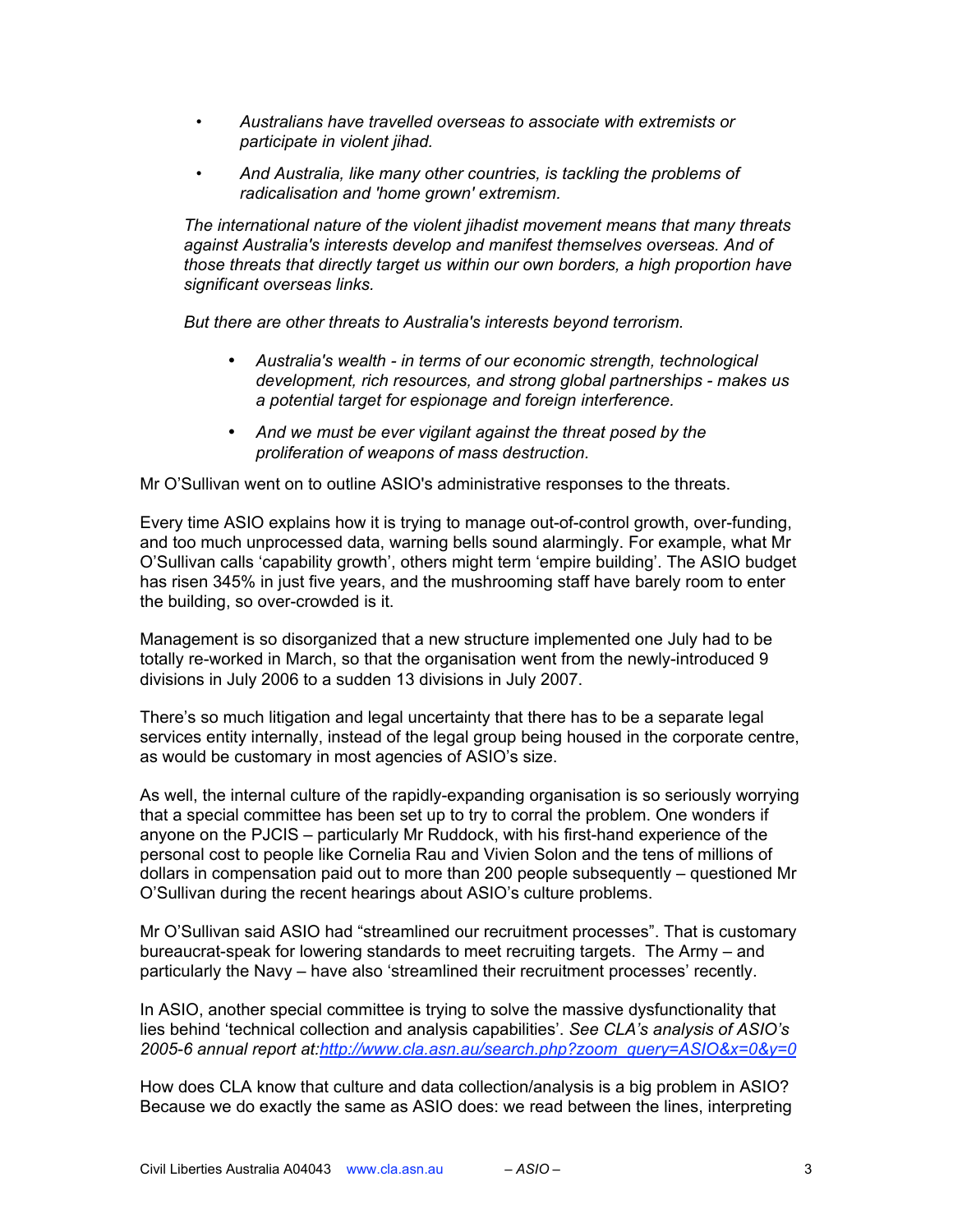'fragmentary' evidence and 'conflicting information' spun into slinky sentences by ASIO's Director-General at rare public hearings and in obfuscatory annual reports.

We ensure CLA's analysis and advice is meaningful, authoritative, timely, and relevant…and, like ASIO, we hope the government will act quickly on our advice.

One ASIO proposed "solution" – which can not solve a culture issue – is a new building, and the spy agency is burrowing away on an architectural and bricks-and-mortar fix for its people problems. The Australian Federal Police are embarked on a similar misadventure, a new building, to try to resolve problems which cause the AFP and Commissioner Keelty to regularly appear incompetent in media reports.

Here's how Mr O'Sullivan spins the current situation in ASIO:

*This period of capability growth has brought an attendant increase in ASIO's revenue from Government – from \$66 million in 2001-02, to \$227 million in 2006- 07.*

*• And this in turn has brought challenges. ASIO must be able to maintain its ability to identify, investigate, and advise on threats to security while managing its capability growth.*

*ASIO has undertaken a range of programs to ensure it is able to balance these competing, but equally important, priorities.*

- *• In July 2006, ASIO moved to a nine Division structure, as the first phase of its expansion plan. We undertook further enhancements in July 2007, with a move to 12 ongoing and one non-ongoing Divisions.*
- *• These new Divisions, and new Branches within them, allow redistribution of workloads in areas such as Legal services, and support to ASIO's operations.*
- *• We also expanded our corporate governance arrangements to support this new Divisional structure, by implementing two new committees.*
	- *• One that focuses on ASIO's corporate culture.*
	- *• And another that oversees development of technical collection and analysis capabilities.*
- *• In 2006-07 we recruited a net 246 staff, which significantly exceeded our growth target and brought our staffing level to 1356 by 30 June 2007. To attract these new staff in a tight labour market we engaged in innovative recruitment campaigns and streamlined our recruitment processes.*
- *• We reviewed and commenced implementation of an improved internal training and staff development program to ensure that our training continues to align with our organisational* (sic, lower case 'o') *needs, and that we obtain the best value for money.*
- *• We continued work on refurbishing or relocating our state and territory offices to meet our growing accommodation needs. And we commenced planning to construct a new ASIO Central Office in Canberra.*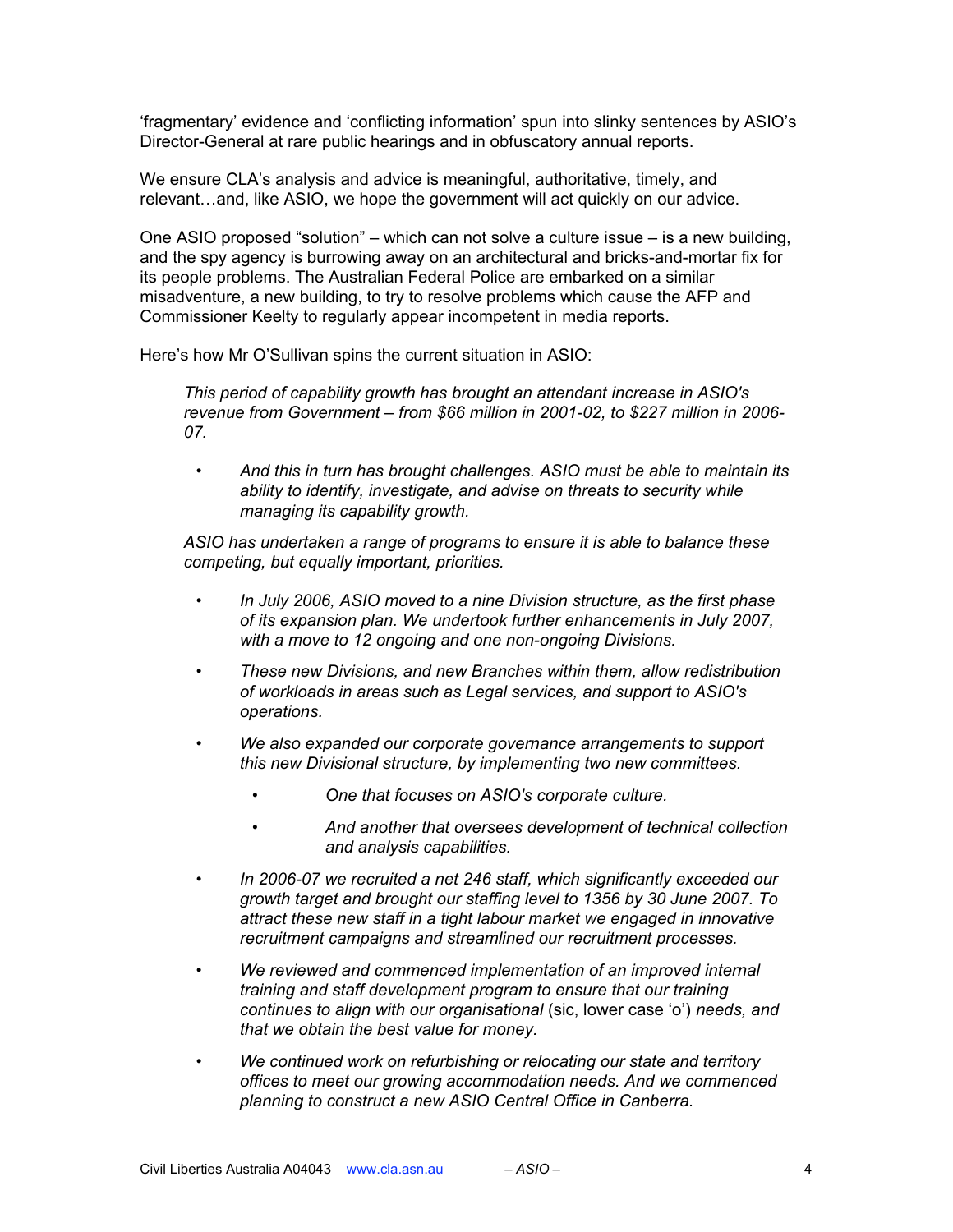- *• And we continued to focus our efforts on improving our service delivery for security assessments, especially for visas. Workflows in this area are increasing steadily.*
	- *• In 2006-07 ASIO issued nearly 210,000 security assessments, including over 53,000 visa security assessments.*
		- *• Compared to 2000-01 when ASIO issued just over 45,000 security assessments, including 34,000 visa security assessments.*

*ASIO works in a volatile security environment in which we must respond quickly, and be flexible about our investigative priorities. What is important one day may be overshadowed by an even more immediate priority the next.*

*We often have to interpret fragmentary or contradictory information while at the same time providing advice that is meaningful, authoritative, timely, and relevant to our customers' requirements.*

*The need to act lawfully, with probity, and with due regard for the rights of Australians is a paramount consideration in all aspects of our work. And it is the reason we afford such high priority to engaging and cooperating with the oversight and accountability framework that has been built around the Organisation. This framework includes, of course, the PJCIS.*

*The challenge ultimately for ASIO is to strike a balance between responding to immediate security priorities and ensuring the Organisation is sufficiently agile, resilient and capable to respond to future challenges. This will be achieved through ASIO's well-planned program for building and maintaining capability, the centrepiece of which is a strong collective of dedicated and professional ASIO officers.*

The problem with such bureaucratic schmoozing of PJCIS by Mr O'Sullivan is that this is the ONLY recent information that stands on the public record. We don't know what questions the committee asked: without doubt, the above puff piece by the Director-General demands some very hard questions, but we will never know if any were asked.

We don't know if there were submissions from staff, or from other agencies, pointing out ASIO failings. For example, what does the Australian Federal Police say about how it perceives ASIO's role in the Dr Mohamed Haneef affair? Mr O'Sullivan and ASIO publicly hung the AFP out to dry over Haneef, 'diplomatically' exonerating ASIO from any possible blame, because ASIO is an "All Advice, No Responsibility entity.

In other words, ASIO stands up for and stands behind nothing it says, as the advised department or agency must make its own decision on the ASIO advice.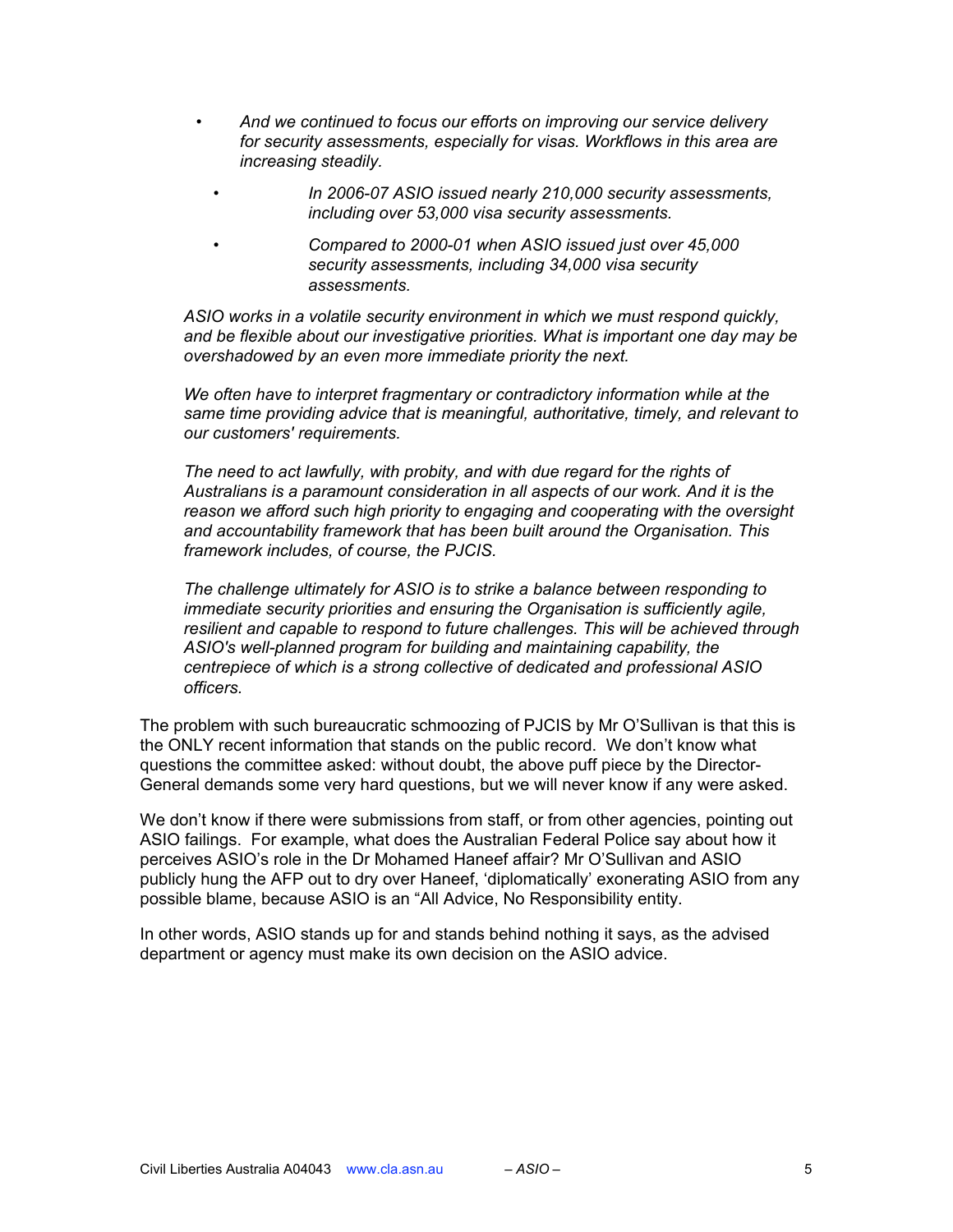

*With thanks to Peter Nicholson: www.nicholsoncartoons.com.au*

We don't know why ASIO has refused for years to explain to the courts – as the courts have demanded – the reason that American peace and anti-Halliburton campaigner Scott Parkin was given an adverse security assessment in a case that reeks of the same sort of manufactured-to-suit adviceand injustice seemingly visited on Dr Haneef.

The Indian doctor is at least getting an inquiry (dubious though it is for being unable to compel witnesses, and running two months late as well), but Mr Parkin has not even had that benefit. The Inspector General of Intelligence and Security, Mr Ian Carnell, did investigate the Parkin case, producing a report so carefully couched in masterly English expression that it could not be said to have found ASIO deficient.

The problem with organizations like ASIO – particularly secret organizations reporting secretly to parliamentary committees which produce secret reports – is that their inevitable errors, incompetencies and failings will not be known for years, if at all. For example, PJCIS is unable under its remit to investigate the Parkin case, because it involves someone who is not an Australian citizen…as if injustice stops being injustice if it happens in Australia by an Australian agency to a national of another country. It is under the same twisted logic that the USA renders people around the world and into detention without trial for five years-plus in Guantanamo Bay, Cuba.

Judged by the accuracy of ASIO's operations as revealed in papers released under the 30-year rule, it used to be an organization which got things wrong in at least 25-30% of what it reported – secretly – on individuals in the 1970s: facts, dates, names of organizations and who belonged to which, names of companions, relationships, wronglycaptioned and dated photos, etc.

There is no reason to think that ASIO's accuracy has improved with age, now the 'Big O' is nearing 60 years old, and has many more staff. It is much more likely that accuracy is declining, given the propensity for more people and computers to multiply uncertainty and for too much data to get in the road of precision. *(See box at end of this analysis).*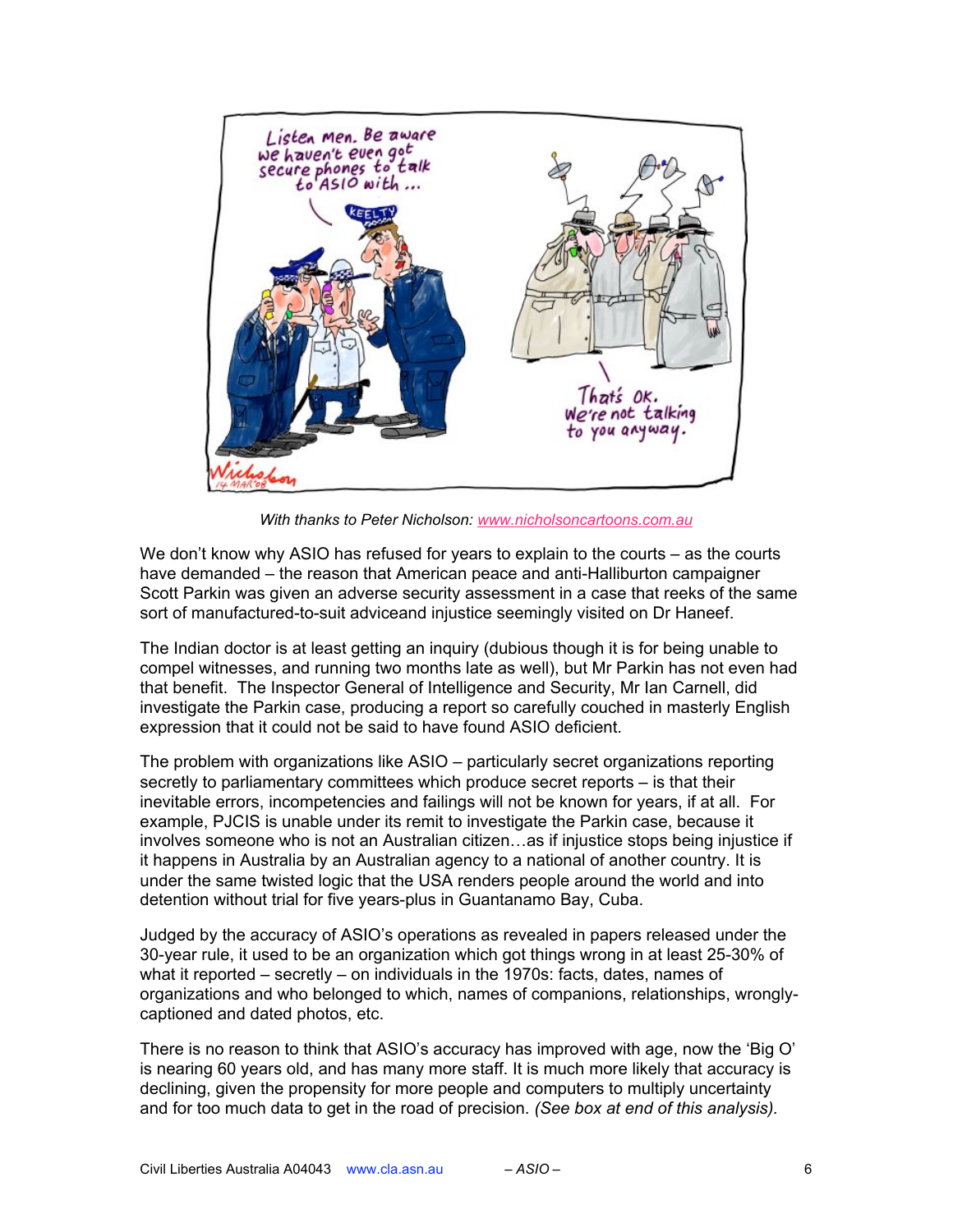ASIO must continuously unearth suspects and suspicion everywhere to justify its existence, and it must put fear into the hearts of the public, bureaucrats and Ministers or its *raison d'etre* disappears, along with the excessive staff and the unconscionable budget.

In the past seven years, since September 2001, ASIO has experienced:

- Massive staff expansion, climbing nearly threefold on its way to 1860 employees (In 2000, Australia needed about 600 ASIO staff: why do we now need 1860? Wouldn't a 50% increase to 900 be enough, or a 100% increase to 1200, to counter an increased threat of terrorism?
- Huge sums of money thrown at the organization or, as Mr O'Sullivan calls it, the Organisation\* (with a Big O); *\* One of the great moments in ASIO's history was when it formally changed the spelling of its name from Organization to Organisation.*
- A structure and culture out of control, as demonstrated by what ASIO is doing internally to patch cracks; and
- Huge expansion of computers and data intelligence gathering, which inevitably means a lowering of the quality and integrity of information by comparison with that gathered in the 1970s, which was itself suspect in about 1-in-3 'facts' (if you doubt this, compare how accurate internet information is today with how accurate encyclopedias were 30 years ago: there is not the time and trouble taken nowadays to make sure 'facts' are right).

Australians are secretly being spied on by ASIO, and there's no practical way of checking whether ASIO's accuracy is 80 or 70 or 60 or 50 per cent. Undoubtedly, people are being hindered in their careers, companies are missing out on government contracts, and sections of society are being inappropriately harassed, all based on ASIO errors.

This impact, on individuals, firms, groups and the nation, won't become public for three decades, if the secret files are even then opened up. Very belatedly, our children will know how well – or poorly – ASIO served their parents. The damage will be well and truly done.

A parliamentary committee can only scratch at the surface of ASIO's problems. Because the committee shares 'secret' information, there is a danger that the committee and its members become captives of the spy establishment. If they do not probe and pry into the culture and management practices of ASIO, the spy agency gets away with such self-serving and outdated piffle as produced by Mr O'Sullivan in late-August under the name of 'analysis'.

PJCIS – or an independent auditor group, with representatives from outside government – must undertake a major forensic investigation at intervals of say, three years, into ASIO to ensure proper governance and functioning of the Australian democracy. It needs:

 people with mainline management experience to ask probing organizational questions, and able to follow up on the inevitable half-truth responses;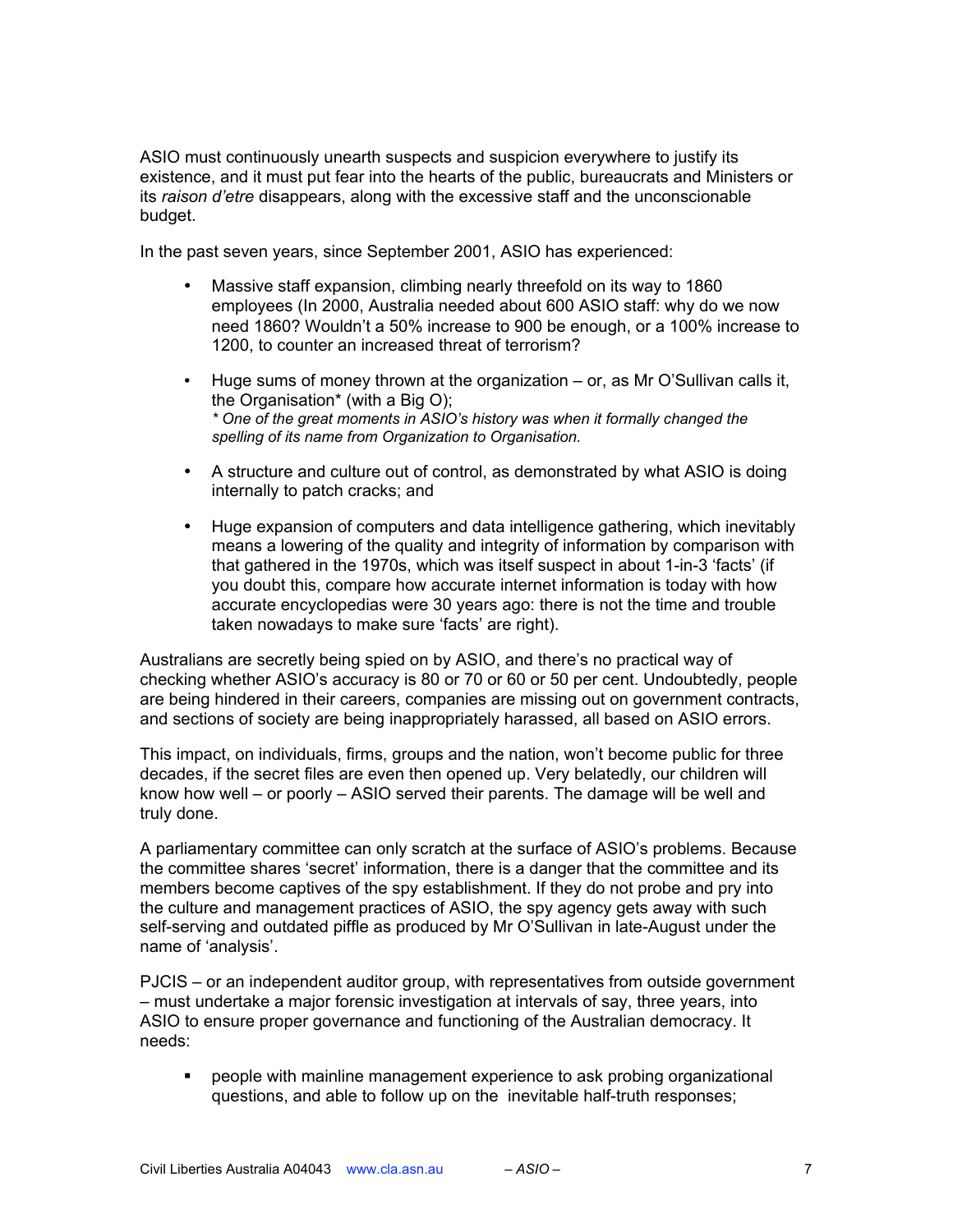- an external audit regularly as to factual accuracy of a random sample of ASIO material (say 2 per cent of ASIO cases over any six month period intensely fact-checked), and
- a public report issued as to how accurate ASIO is…or isn't, and how well or poorly it is operating and being managed.

Mr O'Sullivan was appointed in 2005, presumably for the customary seven years. PJCIS should propose to Attorney-General McClelland that a Royal Commission be held in 2011 into ASIO's performance, so Mr O'Sullivan can be made accountable for his time in charge of his 'Big O' before he departs. If there are annual bonuses for good performance for senior Public Service managers, there should also be annual and endof-contract penalties for personal and/or organizational failure or mismanagement.

Otherwise we will have another situation like what occurred with Immigration, where the Minister, Mr Ruddock, had moved on to another portfolio, and the Departmental Secretary, Bill Farmer, was quickly dispatched to Jakarta as Ambassador, so no-one was around to account for how a major department of state became an national and international embarrassment to Australia.

One of the PJCIS's purposes is to review, by 22 January 2016, the operation, effectiveness and implications of Division 3 of Part III of the *Australian Security Intelligence Organisation Act 1979*, which covers terrorism activities. The reason for the review is a sunset clause on that part of the legislation. The legislation is due to lapse on 22 July 2016.

A Royal Commssion in 2011 would be a good 'midway' point between Mr O'Sullivan's 2005 appointment and the sunset of ASIO's special anti-terrorism legislation. Undoubtedly – if ASIO continues down its current path – by then or even earlier there will be more than enough reason for a Royal Commission into its activities.

ENDS ARTICLE ENDS ARTICLE ENDS ARTICLE

– Mr O'Sullivan's quotes taken from Director-General's Statement to the\_Parliamentary Joint Committee on Intelligence and Security (PJCIS) hearing into the Review of Administration and Expenditure No 6, 2006-07 25 August 2008 http://www.asio.gov.au/Media/Contents/PJCIS\_No6-0607.aspx

## **It is not only ASIO that is out of control, in terms of staffing and budget:**

## **Attorney-General's Department:**

*"Mr Cornall (retiring Department Secretary) has helped the department grow in his more than eight years years as secretary from about 540 staff administering \$225 million to 1550 people administering \$1.252 billion."*

– *Canberra Times,* Legal chief's war on words, *p5, Monday 19 August 2008 http://www.canberratimes.com.au/news/local/news/general/legal-chiefs-war-onwords/1247712.aspx*